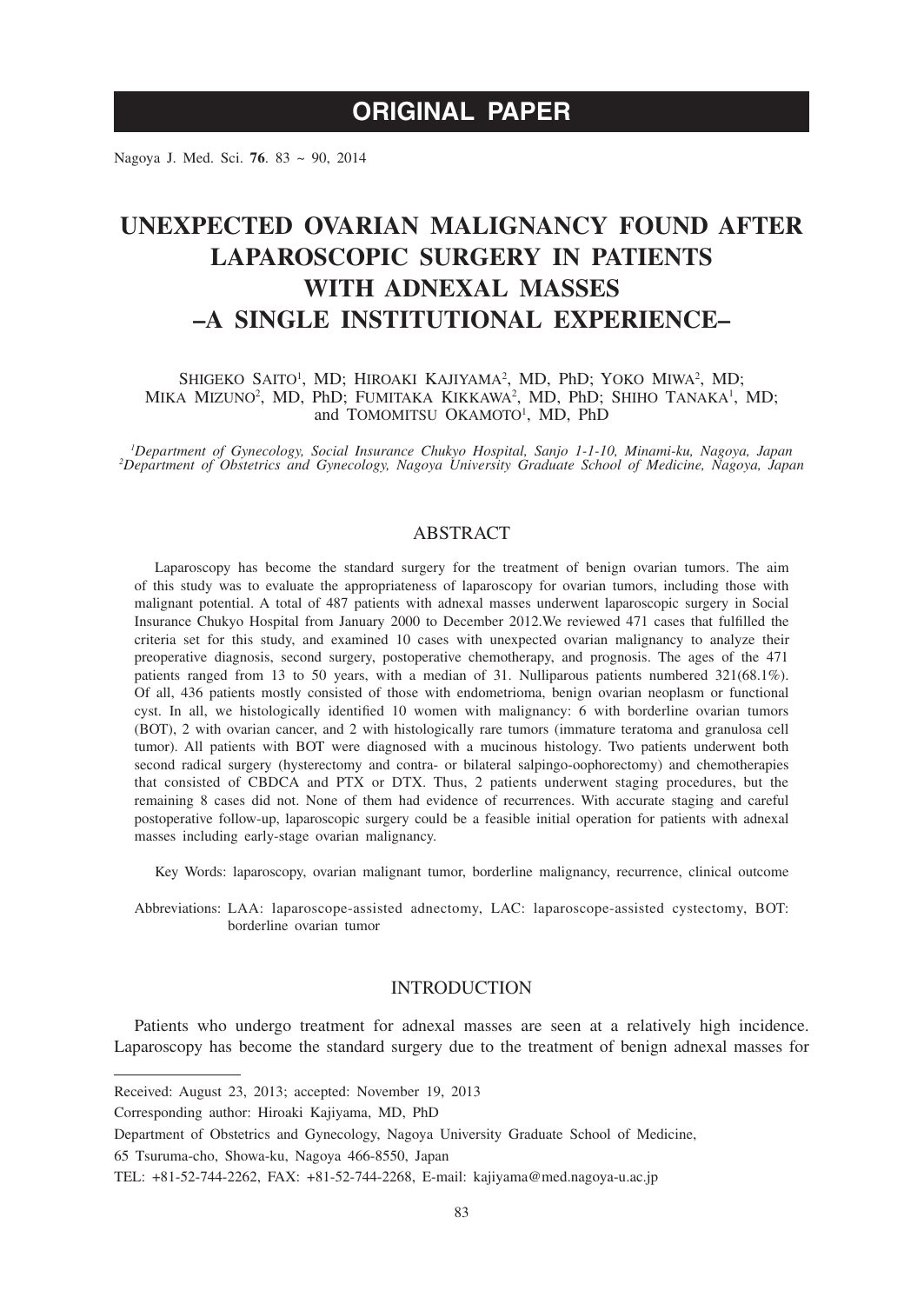its minimal invasiveness. Laparoscopic surgery is superior to laparotomy because of its various benefits, such as shorter hospitalization, less intraoperative complications, and quicker recovery<sup>9)</sup>. It is cosmetically preferable for younger patients because it requires only small incisions in the skin. It also causes less adhesion in the abdomen<sup>12</sup>, which means that it is appropriate for patients who desire to have children. As the prevalence of adnexal masses with malignancy is relatively low, we seldom encounter malignant ovarian tumors in patients undergoing laparoscopy. However, when ovarian malignant tumors are treated by laparoscopy, there are concerns that spillage and misdiagnosis of the stage may lead to a poor prognosis. Despite the fact that preoperative assessments including transvaginal ultrasonography, MRI and serum tumor marker tests are performed routinely, it sometimes remains difficult to discriminate malignant from benign ovarian tumors.

In the present study, focusing on the oncologic outcome, we reviewed 471 patients who underwent laparoscopy in Social Insurance Chukyo Hospital to examine the characteristics, frequency, and the recurrence rate of patients with unexpected ovarian malignancy diagnosed after surgery.

## **METHODS**

## *Patients*

From January 2000 to December 2012, 487 patients with adnexal masses underwent laparoscopic surgery in Social Insurance Chukyo Hospital. All patients had been diagnosed with a benign adnexal tumor before the surgery by pelvic examination and transvaginal or transabdominal ultrasonography. Approximately 70% of the patients had received a preoperative MRI-based diagnosis.

Among them, we picked up 471 patients according to the following criteria:

- 1) Patients aged younger than 50 years
- 2) Patients who underwent either laparoscope-assisted cystectomy (LAC) or laparoscope-assisted adnectomy (LAA)
- 3) Patients who completed routine check-up after the surgery

# *Surgery*

All patients underwent laparoscopic surgery, which consisted of laparoscope-assisted adnectomy (LAA) and laparoscope-assisted cystectomy (LAC) under general anesthesia. Each surgical procedure was selected at surgeon's discretion considering the size of the tumors, age of the patients, and the technical operative feasibility. In all cases, tumors were punctured during the operation for the purpose of reducing their sizes by aspirating intratumoral fluid.

## *Analysis of cases*

We classified the 471 patients by the age, surgical procedures, pathological diagnosis of the tumors, and parity after treatment. We also examined 10 patients with subsequently proven borderline or a higher level of malignancy, regarding their preoperative diagnoses, procedure of second surgery, postoperative chemotherapies, and oncologic outcome.

# RESULTS

#### *Characteristics of patients*

Patients' characteristics are shown in Table 1. The median age of all 471 patients was 31 years, ranging from 13 to 50, but nearly half of them were younger than 30 years. Nulliparous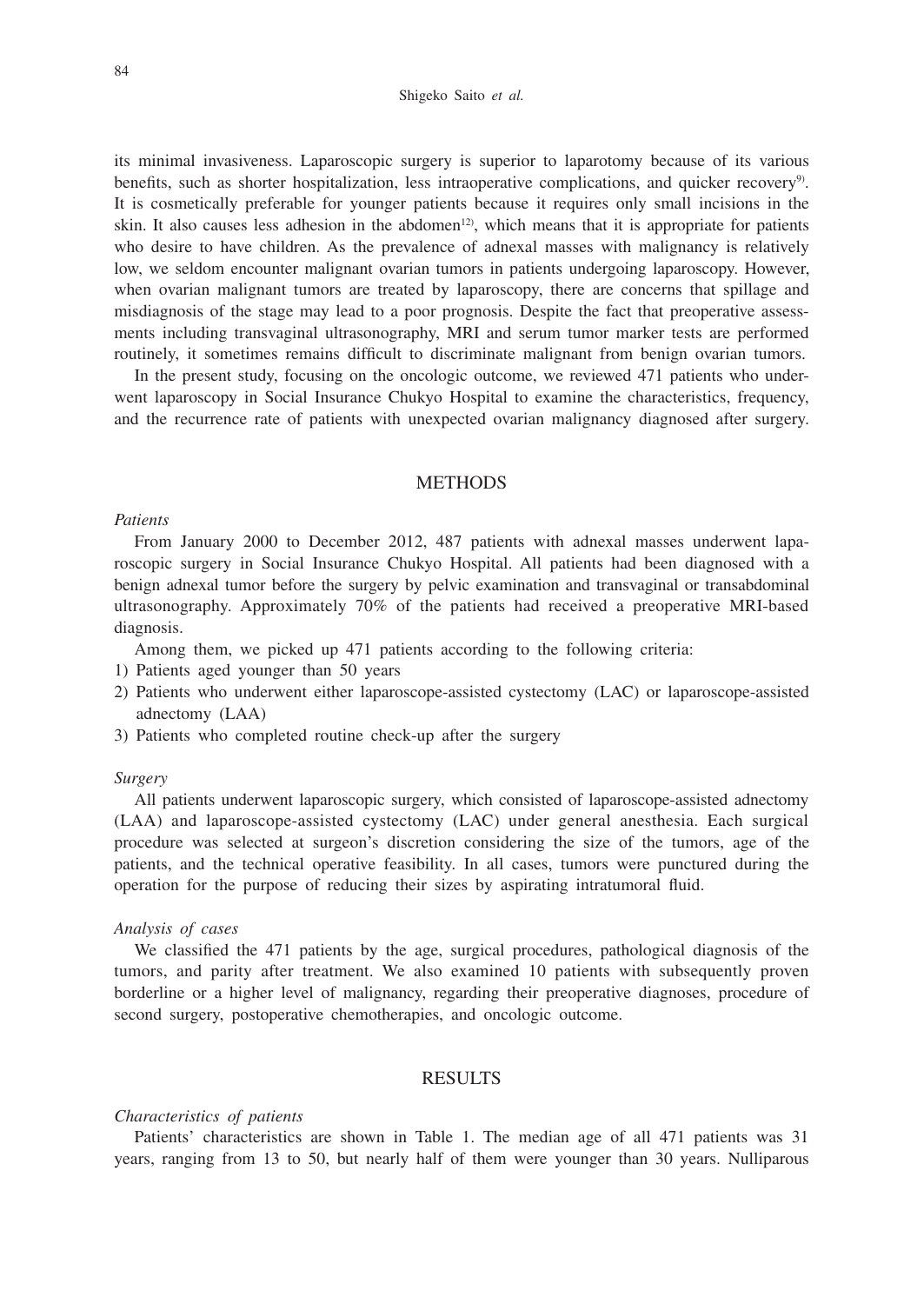|                             | N               | $\%$ |
|-----------------------------|-----------------|------|
|                             |                 |      |
| Age                         |                 |      |
| Median (SD)                 | $31 \pm 7.0$    |      |
| $~1$ - 30                   | 234             | 49.7 |
| $31 - 40$                   | 172             | 36.5 |
| $41 - 45$                   | 46              | 9.8  |
| $46 - 50$                   | 19              | 4.0  |
|                             |                 |      |
| Parity before surgery       |                 |      |
| Average (SD)                | $0.57 \pm 0.94$ |      |
| $\overline{0}$              | 321             | 68.2 |
| 1                           | 59              | 12.5 |
| $\overline{2}$              | 69              | 14.6 |
| $3\sim$                     | 22              | 4.7  |
|                             |                 |      |
| Surgery                     |                 |      |
| LAC (unilateral cystectomy) | 340             | 72.2 |
| LAC (bilateral cystectomy)  | 90              | 19.1 |
| <b>LAA</b>                  | 41              | 8.7  |
|                             |                 |      |
| Pathology                   |                 |      |
| Endometrial cyst            | 182             | 38.6 |
| Benign ovarian neoplasm     | 232             | 49.0 |
| Functional cyst             | 14              | 3.0  |
| Paraovarian cyst            | 14              | 3.0  |
| Paratubal cyst              | 11              | 2.3  |
| Others                      | 10              | 2.3  |
| Unknown                     | 8               | 1.7  |

**Table 1** Patients' characteristics

Benign ovarian neoplasm contains teratoma, serous cystadenoma, mucinous cystadenoma and struma LAA : laparoscpe assisted adnectomy

LAC : laparoscope assisted cystecomy

patients numbered 321(68.1%), and the average parity before surgery was  $0.57 \pm 0.94$ . More than 90% (N =430) of the patients underwent LAC, of which 79.0% (N =340) was unilateral and  $21\%$  (N =41) was bilateral. The remaining women (N =41) received LAA. Ten patients were diagnosed with borderline or higher-level malignancy, 4 of whom underwent second surgery which included 1 laparoscopy and 3 laparotomies. They corresponded to  $2.1\%$  (10/471) of all patients. There was endometrioma in 182, benign ovarian neoplasm in 232, and functional cyst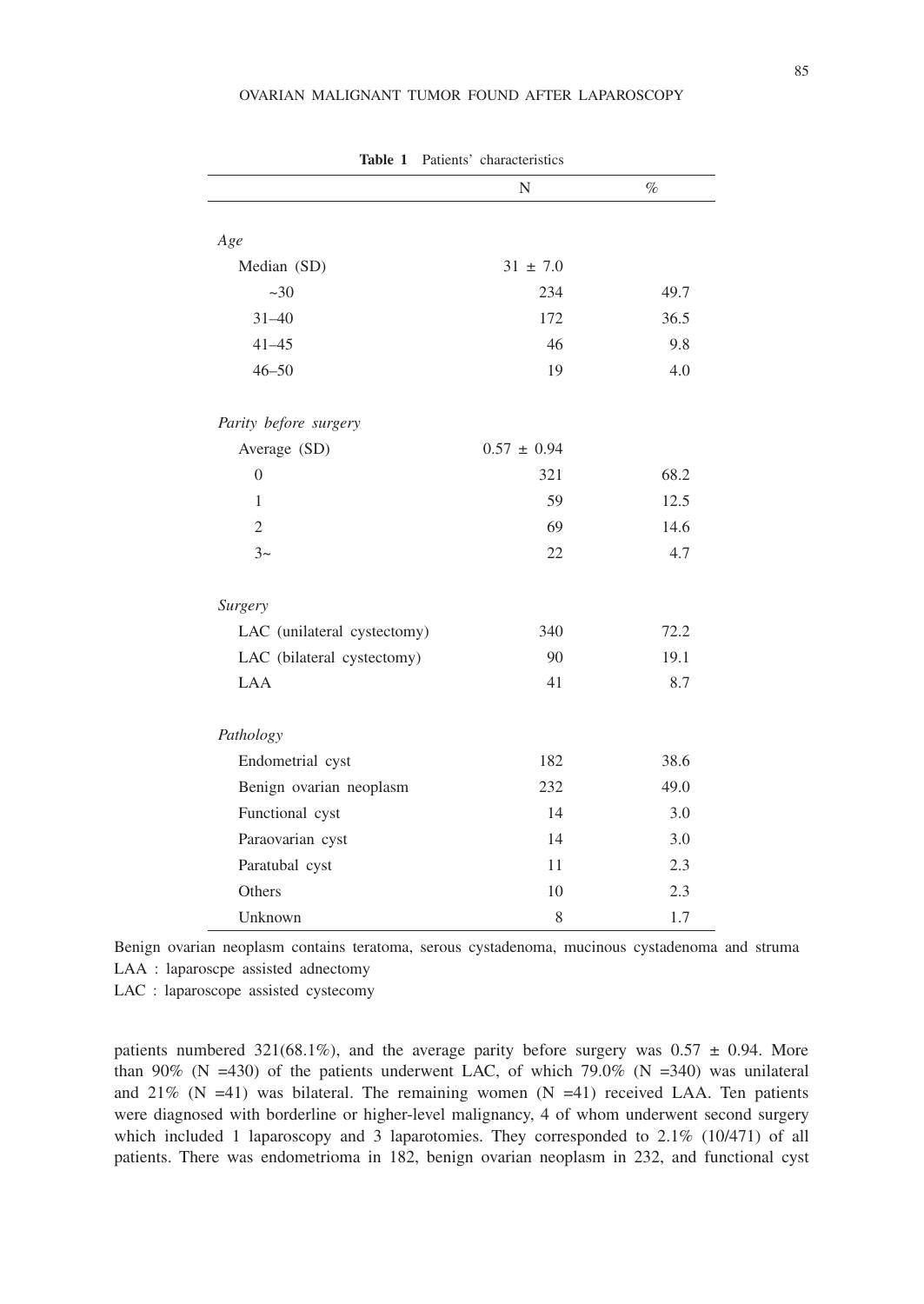

**Fig. 1** The classification of all patients according to the age, surgical procedures, parts of the adnexa in which the tumors arose and whether or not the tumors are benign. BOT: borderline ovarian tumor, LAA: laparoscope-assisted adnectomy, LAC: laparoscope-assisted cystectomy

in 14 patients. Benign neoplasms included teratoma ( $N = 185$ ), serous cystadenoma ( $N = 16$ ), mucinous cystadenoma (N = 29), and struma ovarii (N = 2). Figure 1 is a flowchart showing patients' classification according to the age, surgical procedures, parts of the adnexa where the tumors arose and whether the tumors were benign or malignant.

## *Ten cases diagnosed with borderline or higher-level malignancy*

Table 2 shows these 10 patients in terms of their preoperative examinations, surgical procedure, histological type, postoperative chemotherapy, and follow-up peroid. There were 6 patients with BOT, 2 with epithelial ovarian carcinoma, 1 with immature teratoma, and 1 with granulosa cell tumor. All patients with BOT were diagnosed with mucinous cystadenoma showing borderline malignancy. Preoperative MRI suggested malignancy (adenoma or carcinoma, mature or immature teratoma) only in 2 cases (case 1 and case 8). The remaining 8 cases showed no findings suspecting as malignancy. Figure 2 shows two typical images leading to diagnoses of mucinous cystadenoma and teratoma, respectively. Elevations of serum tumor markers were observed in cases 6 and 8. Cancer antigen 125 (CA125) and squamous cell carcinoma antigen (SCC) were elevated in cases 6 and 8, respectively. Two patients with BOT (case 6 and 7), one case with epithelial ovarian carcinoma (case 4), and the patient with immature teratoma (case 8) underwent a second surgery. Of them, 2 nulliparous patients who were younger than 30 years (cases 7 and 8) chose fertility-sparing surgery. The other 2 multiparous patients (cases 4 and 6) underwent non-conservative surgery (hysterectomy and contra- or bilateral salpingo-oophorectomy). Case 4 involved a carcinoma suspected to have arisen from a benign tumor that had been treated 6 years previously. She underwent hysterectomy, bilateral salpingo-oophorectomy, omentectomy, and pelvic lymphnodectomy. The other patients with BOT underwent hysterectomy and left salpingo-oophorectomy. Both received chemotherapies that consisted of carboplatin and taxane for 4 months. Although the period of postoperative follow-up varied from 12 to 120 months, none of them showed evidence of recurrence.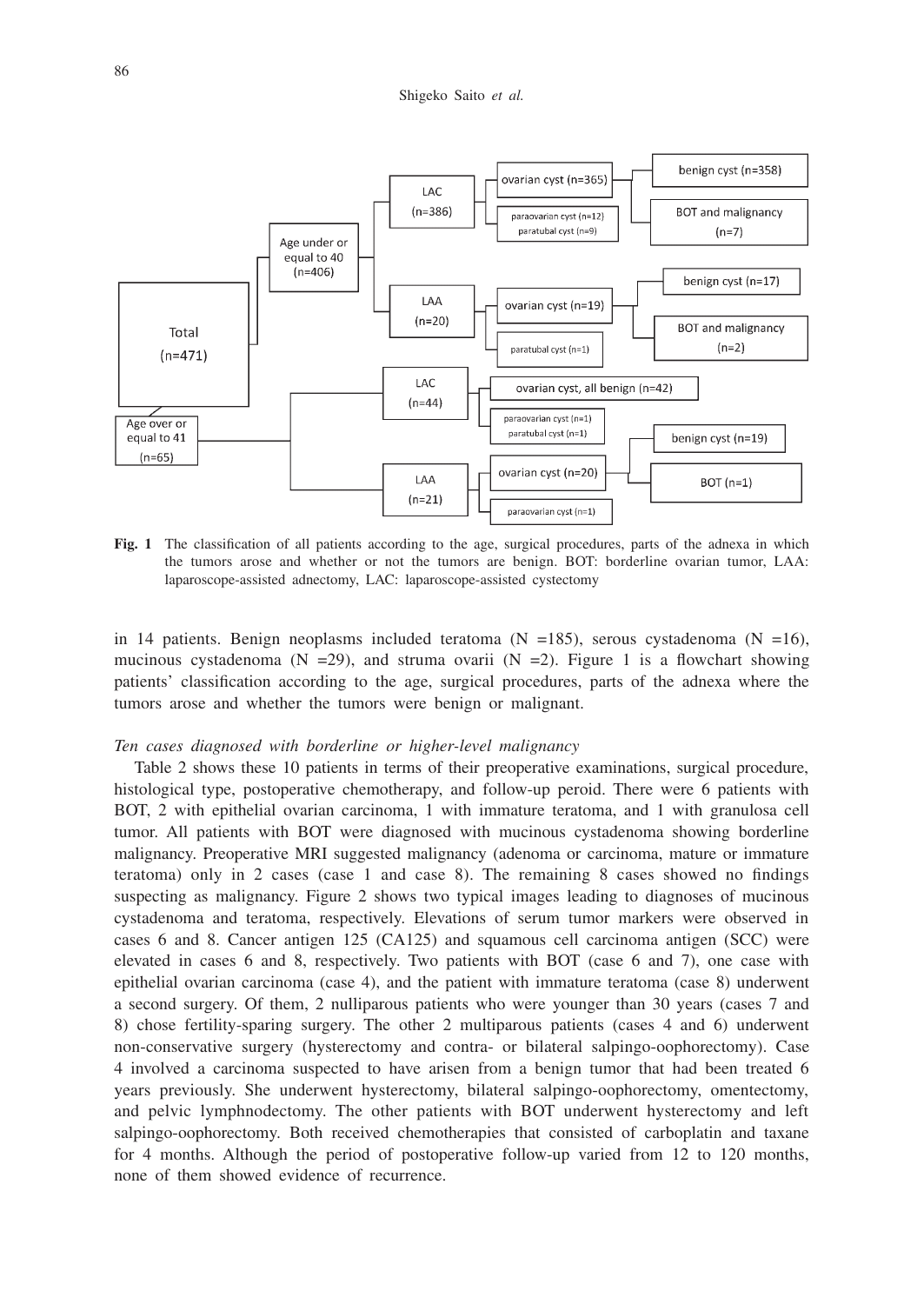### OVARIAN MALIGNANT TUMOR FOUND AFTER LAPAROSCOPY

| Case<br>No.    | Age | Parity         | Preoperative<br>MRI | Tumor marker<br>$(CA125$ U/ml) | 1st<br>surgery | Histological type                                            | 2nd surgery            | Chemotherapy        | Follow-up<br>(M) |
|----------------|-----|----------------|---------------------|--------------------------------|----------------|--------------------------------------------------------------|------------------------|---------------------|------------------|
| $\mathbf{1}$   | 19  | $\mathbf{0}$   | BT or CA            | N.A.                           | LAA            | Mucucinous BOT                                               | None                   | None                | 24               |
| $\mathfrak{2}$ | 26  | $\overline{c}$ | <b>BT</b>           | N.A.                           | LAA            | Mucucinous BOT                                               | None                   | None                | 120              |
| 3              | 28  | $\mathbf{0}$   | BT                  | N.A.                           | LAC            | granulosa cell tumor                                         | None                   | None                | 96               |
| $\overline{4}$ | 38  | 3              | <b>BT</b>           | 19                             | <b>LAC</b>     | Mucinous BT<br>(1st surgery)<br>Mucinous CA<br>(2nd surgery) | $ATH + BSO+$<br>PLN+OM | Taxane +<br>Platnum | 72               |
| 5              | 23  | $\mathbf{0}$   | <b>BT</b>           | 28                             | LAA            | Mucucinous BOT                                               | None                   | None                | 60               |
| 6              | 45  | $\overline{c}$ | BT                  | 41.8                           | LAA            | Mucucinous BOT                                               | ATH LSO                | Taxane +<br>Platnum | 60               |
| $\overline{7}$ | 25  | $\mathbf{0}$   | <b>BT</b>           | N.A.                           | LAC            | Mucucinous BOT                                               | LAA                    | None                | 48               |
| 8              | 17  | $\mathbf{0}$   | BT or IM            | 31.2                           | <b>LAC</b>     | imature teratoma                                             | <b>RSO PLN</b>         | None                | 36               |
| 9              | 29  | $\mathbf{0}$   | <b>BT</b>           | N.A.                           | <b>LAC</b>     | Mucucinous BOT                                               | None                   | None                | 36               |
| 10             | 33  | $\mathbf{0}$   | <b>BT</b>           | 12.8                           | LAC            | Mucinous CA                                                  | None                   | None                | 12               |

Table 2 Cases of ovarian tumor with borderline malignancy or more

BT: benign tumor, CA: carcinoma, N.A.: not available, LAA: laparoscope assisted adnectomy, LAC: laparoscope assisted cystectomy, BOT: borderline ovarian tumor,ATH: abdominal total histerectomy, BSO: bilateral sappingo-oophorectomy, RSO:right sappingo-oophorectomy, LSO:left sappingo-oophorectomy, PLN: retroperitoneal lymphadenectomy, OM: omentectomy



**Fig. 2** Preoperative MRI involving cases 7 and 9 in Table 2. Image A: case 7, diagnosed with mucinous adenoma. Image B: case 9, diagnosed with teratoma

## *Reproductive outcome*

Parity after surgery was observed in 49 patients, all of whom were younger than 40 years (Table 3). Eight of 10 women were given treatments preserving their fertility, which meant conservative surgery and avoiding chemotherapies. However, none of them became pregnant after the treatment.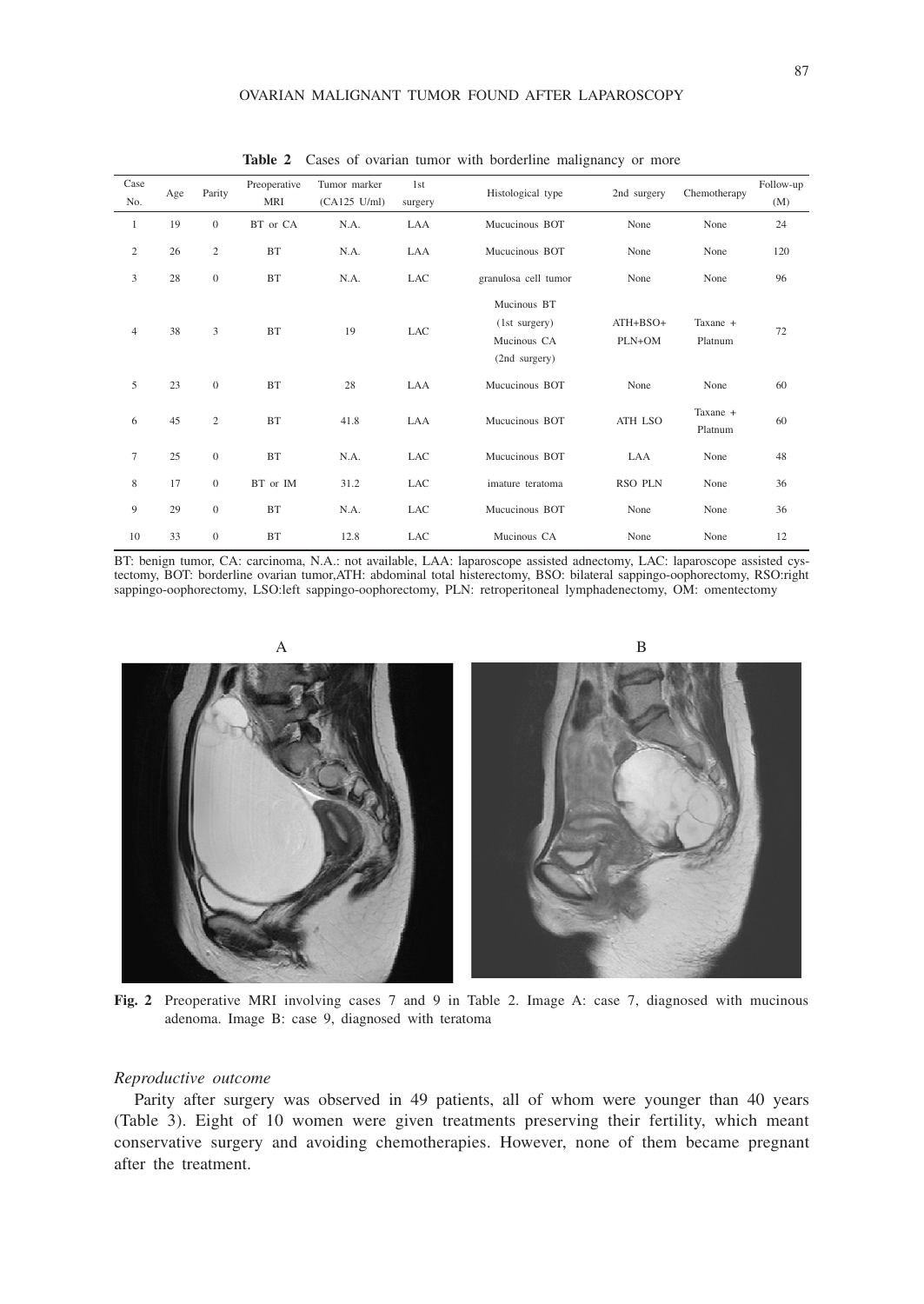| Age       | LAC.          | LAA         | Total |
|-----------|---------------|-------------|-------|
| $\sim 30$ | 32 $(13.6\%)$ | $\theta$    | 234   |
| $31 - 40$ | $15(8.7\%)$   | 2 $(1.1\%)$ | 172   |
| $41 - 45$ | $\Omega$      | 0           | 46    |
| $46 - 50$ | $\Omega$      | 0           | 19    |
| Total     | 4 7(9.9%)     | 2 $(0.4\%)$ | 471   |
|           |               |             |       |

**Table 3** Number of the patients with parity after surgery

LAC: laparoscope assisted cystectom, LAA: laparoscope assisted adnectomy

# **DISCUSSION**

We analyzed 471 patients who underwent laparoscopic surgery for adnexal masses in a single institution, and picked up 10 patients with malignancy to assess the appropriateness of the treatments that they received. All 10 subjects with malignant tumors have shown no evidence of recurrence to date. However, we became aware of several issues to consider regarding surgical methods on reviewing the previous literature.

In the present study, the rate of patients with unsuspected ovarian cancers was 0.4% (2 patients), which was similar to the report by Leng *et al.*8). Of these, one patient was multiparous, who accepted radical treatment including chemotherapy. She had been treated for a mucinous cystadenoma 6 years before the mucinous cystadenocarcinoma had arisen. According to the classification of BOT<sup>7</sup>), the first tumor (mucinous cystadenoma) is considered to be a precursor of the second tumor (mucinous cystadenocarcinoma). The other was a nulliparous 33-year-old woman who strongly desired only conservative treatment despite our recommendation of second surgery with full comprehensive staging. Consequently, she finished the treatment with LAC alone. The pathological diagnosis was a well-differentiated mucinous adenocarcinoma. Morice *et al.* reported that conservative surgery in patients with ovarian cancer could only be considered when tumors are serous, mucinous, or endometrioid with grade 1 or 2, and stage IA to IC, and when close follow-up is possible<sup>10</sup>. However, Fruscio *et al.* reported that the recurrence rate of early-stage ovarian cancer with or without a second surgery reached  $11\%$ <sup>4</sup>. At present, we think that laparoscopic surgery alone as a fertility-sparing treatment should not be recommended and it is better to perform second staging surgery. Owing to the lack of adequate staging, the patient requires very close follow-up, although 12 months have passed so far without any signs of recurrence.

We identified six patients (1.2%) with BOT, which was three times as many as in the report by Leng *et al.*  $(0.3\%)^8$ , but far fewer than reported by Demir *et al.*  $(5.0\%)^3$ . There were 2 patients with histologically rare tumors. The patient with an immature teratoma underwent ipsilateral adnectomy and pelvic lymphadenectomy as second surgery and completed the treatment without adjuvant chemotherapy. Malignant ovarian germ cell tumor patients have been reported to show an excellent prognosis, mainly because of the tumor's marked sensitivity to chemotherapy<sup>1)</sup>. Although the risk of upstaging only involved the intraoperative puncture of the tumor in this case, she should be followed carefully, considering the absence of chemotherapy. The patient with a granulosa cell tumor received neither second surgery nor chemotherapy. The pathological diagnosis did not revealed a high mitotic rate of the tumor, which is a risk factor of recurrence<sup>13</sup>), but the procedure (LAC) was insufficient to avoid recurrence because the chemotherapy is not effective and complete resection of the tumor is essential. As relapses more than five years after surgery are characteristic of granulosa cell tumors, she needs to undergo long-term follow-up.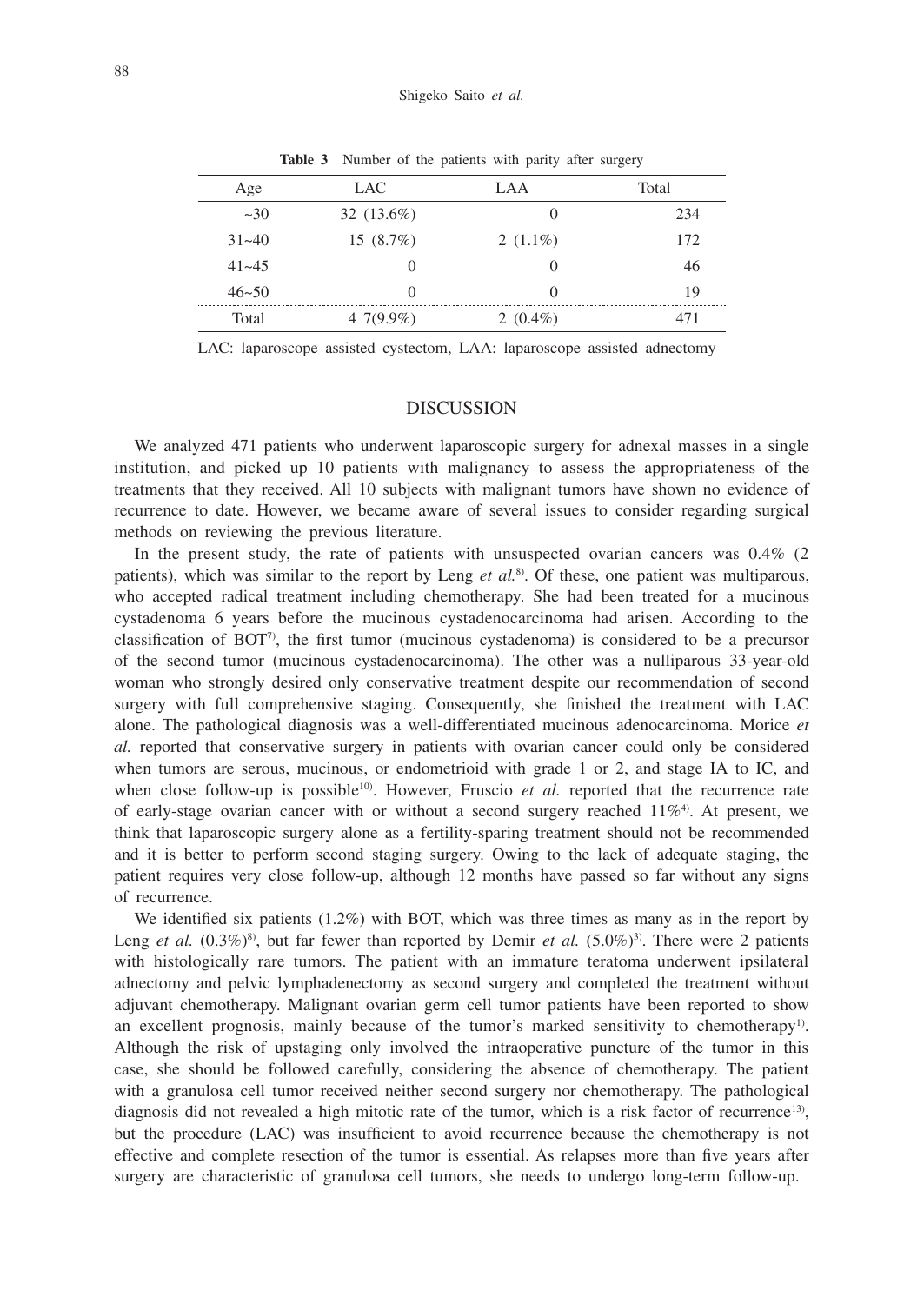As laparoscopic procedures always involve the intra-abdominal puncture of a tumor, which worsens the disease stage, our 10 patients would be staged as intraoperative-rupture-IC. However, none of the 4 patients who underwent second surgery were upstaged based on pathological findings. A number of researchers have discussed the issue of whether the intraoperative rupture of tumors negatively affects the oncologic outcome. While Bakkum-Gamez JN *et al.* reported the increased risk of recurrence due to intraoperative rupture of a tumor<sup>2</sup>, several recent studies have reported that cyst puncture may not affect the prognosis<sup>5,6,8)</sup>. Needless to say, our cases should receive careful follow-up even though they have not exhibited any signs of recurrence to date. However, these results from previous studies at least support laparoscopic surgery as a feasible treatment for BOT.

Most of the patients with malignancy in our study were young and preferred to avoid multiple surgeries, which resulted in the lack of accurate staging. The study by Muzii *et al.* described laparoscopic fertility-sparing staging in early-stage ovarian malignancies as a feasible and safe procedure<sup>11)</sup>. The staging consisted of peritoneal washing for cytology, multiple peritoneal biopsies, infracolic omentectomy, biopsy of the contralateral ovary, etc. As they did not impair the fertility of patients, they would be acceptable for patients undergoing laparoscopic surgery for adnexal masses.

In conclusion, laparoscopic surgery for at least early-stage BOT or higher-level malignancy may be feasible when accurate staging is carried out. Intraoperative pathological evaluation is necessary to consider whether procedures for accurate staging, such as peritoneal washing cytology and biopsies of the peritoneum or contralateral ovary, should be performed. We need to accumulate a larger number of cases. The possibility of laparoscopic surgery for ovarian neoplasm may be expanded by the continuous and careful inspection of outcomes in the future.

# CONFLICT OF INTEREST STATEMENT

All authors declare that there are no financial disclosures or conflicts of interest.

# **REFERENCES**

- 1) Anita AN, Rushdan MN (2012) Reproductive function after treatment of ovarian germ cell malignancy. The Medical journal of Malaysia 67: 71–76
- 2) Bakkum-Gamez JN, Richardson DL, Seamon LG, Aletti GD, Powless CA, Keeney GL, O'Malley DM, Cliby WA (2009) Influence of intraoperative capsule rupture on outcomes in stage I epithelial ovarian cancer. Obstetrics and gynecology 113: 11–17
- 3) Demir RH, Marchand GJ (2012) Adnexal masses suspected to be benign treated with laparoscopy. JSLS : Journal of the Society of Laparoendoscopic Surgeons / Society of Laparoendoscopic Surgeons 16: 71–84
- 4) Fruscio R, Corso S, Ceppi L, Garavaglia D, Garbi A, Floriani I, Franchi D, Cantu MG, Bonazzi CM, Milani R, Mangioni C, Colombo N (2013) Conservative management of early-stage epithelial ovarian cancer: results of a large retrospective series. Annals of oncology : official journal of the European Society for Medical Oncology / ESMO 24: 138–144
- 5) Higashi M, Kajiyama H, Shibata K, Mizuno M, Mizuno K, Hosono S, Kawai M, Nakanishi T, Nagasaka T, Kikkawa F (2011) Survival impact of capsule rupture in stage I clear cell carcinoma of the ovary in comparison with other histological types. *Gynecologic oncology* 123: 474–478
- 6) Kajiyama H, Shibata K, Suzuki S, Ino K, Nawa A, Kawai M, Nagasaka T, Kikkawa F (2010) Fertilitysparing surgery in young women with invasive epithelial ovarian cancer. European journal of surgical oncology : the journal of the European Society of Surgical Oncology and the British Association of Surgical Oncology 36: 404–408
- 7) Lalwani N, Shanbhogue AK, Vikram R, Nagar A, Jagirdar J, Prasad SR (2010) Current update on borderline ovarian neoplasms. AJR American journal of roentgenology 194: 330–336